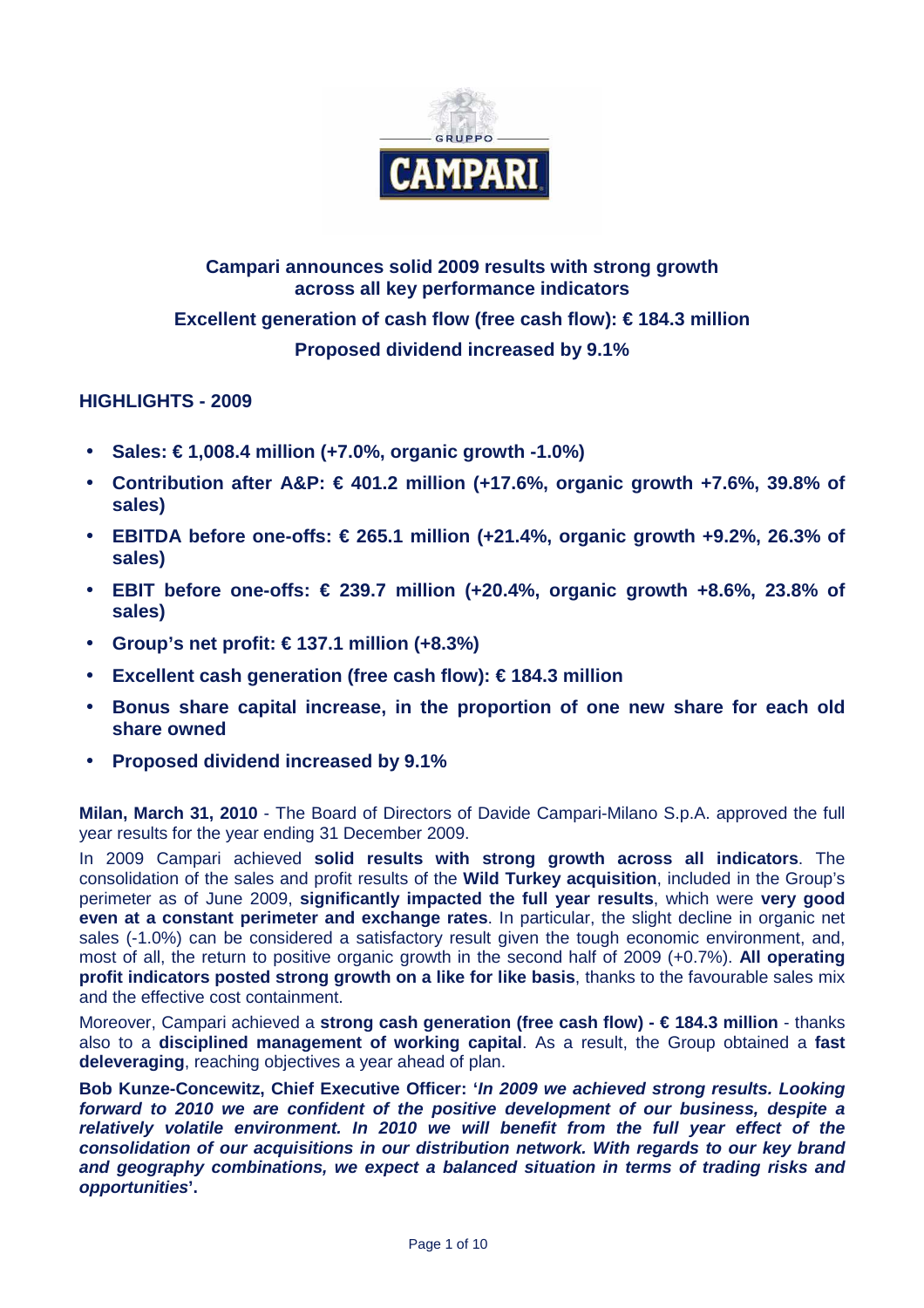### **CONSOLIDATED RESULTS FOR 2009**

|                                       | 1 January -<br>31 December 2009<br>$(\epsilon$ millions) | 1 January -<br>31 December 2008<br>(€ millions) | Change<br>at actual<br>exchange rates | <b>Change</b><br>at constant<br>exchange rates |
|---------------------------------------|----------------------------------------------------------|-------------------------------------------------|---------------------------------------|------------------------------------------------|
| <b>Net sales</b>                      | 1,008.4                                                  | 942.3                                           | $+7.0%$                               | $+6.3%$                                        |
| Contribution after A&P <sup>(1)</sup> | 401.2                                                    | 341.2                                           | $+17.6%$                              | $+16.1%$                                       |
| <b>EBITDA before one-offs</b>         | 265.1                                                    | 218.3                                           | $+21.4%$                              | $+19.7%$                                       |
| <b>EBITDA</b>                         | 261.0                                                    | 214.7                                           | $+21.6%$                              | $+19.8%$                                       |
| <b>EBIT before one-offs</b>           | 239.7                                                    | 199.0                                           | $+20.4%$                              | $+18.5%$                                       |
| <b>EBIT</b>                           | 235.6                                                    | 195.4                                           | $+20.6%$                              | $+18.6%$                                       |
| <b>Group net profit</b>               | 137.1                                                    | 126.5                                           | $+8.3%$                               | $+6.6%$                                        |

(1) EBIT before SG&A.

In 2009, Group sales totalled **€ 1,008.4 million** (**+7.0%**, **-1.0% organic growth**, **+0.7% exchange rate effect** and **+7.3% perimeter effect,** the latter due to the acquisitions of Wild Turkey, Destiladora San Nicolas, Sabia and Odessa, and two new agency brands, i.e. Licor 43 in Germany and Cointreau in Brazil).

**Gross margin** increased to **€ 572.8 million**, up 11.4%, mainly thanks to a **favourable sales mix** driven by **double digit spirits growth**.

**Contribution after A&P** (gross margin after A&P) was up by 17.6% to **€ 401.2 million** (+7.6% organic growth), or 39.8% of sales.

**EBITDA before one-offs** was up by 21.4% to **€ 265.1 million** (**+9.2% organic growth**), or 26.3% of sales.

**EBIT before one-offs** rose by 20.4% to  $\in$  239.7 million  $(+8.6\%$  organic growth), or 23.8% of sales.

**EBITDA** reached **€ 261.0 million**, an increase of 21.6%.

**EBIT** reached **€ 235.6 million**, an increase of 20.6%.

Profit before tax and minority interests reached € 198.3 million (+15.0%; +13.0% at constant exchange rates).

**The Group net profit** rose to **€ 137.1 million**, an **increase of 8.3% at constant exchange rates** and +6.6% at actual exchange rates.

As of 31 December 2009, thanks to **excellent cash flow generation (cash flow from operating activities of € 271.4 million and free cash flow of € 184.3 million)**, **net financial debt** stood at **€ 630.8 million** (€ 326.2 million as of 31 December 2008) after payment of the Wild Turkey acquisition  $(\in$  418.4 million) and the Odessa acquisition ( $\xi$  148 million).

### **CONSOLIDATED SALES FOR 2009**

Sales of **spirits** (73.3% of total sales) grew +11.4%, the combined result of **organic growth of 0.9**%, a **positive exchange rate effect of 1.0%** and a **positive perimeter effect of 9.5%.**

**Campari** brand sales **declined by 7.3%** at constant exchange rates, entirely attributable to destocking in Brazil and Eastern Europe. **SKYY** sales **grew by 1.3% at constant exchange rates** (+6.1% at actual exchange rates), also driven by strong growth in the international markets. **Aperol confirmed its spectacular growth trend** (**+40.3% at constant exchange rates**) in Italy and in international markets (particularly Germany). **Campari Soda** finished 2009 with a positive performance of **2.2%**. The **Brazilian brands' sales** were **impacted by the increase in the excise duties and wholesalers' de-stocking** (**decline of 14.9**% at constant exchange rates and 17.8% at actual exchange rates). A positive performance was achieved by **Ouzo 12 (+7%** at constant exchange rates) and **Cynar** (+**17.1%** at constant exchange rates). **GlenGrant** registered a **decrease of 3.8%** at constant exchange, mainly attributable to the Italian market, where the brand is market leader and gained market share in a declining market.

**Wines**, which accounted for 15.4% of total sales, registered a **decrease of 1.7%**, due to the combination of **negative organic performance of 5.6%** and a positive perimeter effect of **3.9%.** The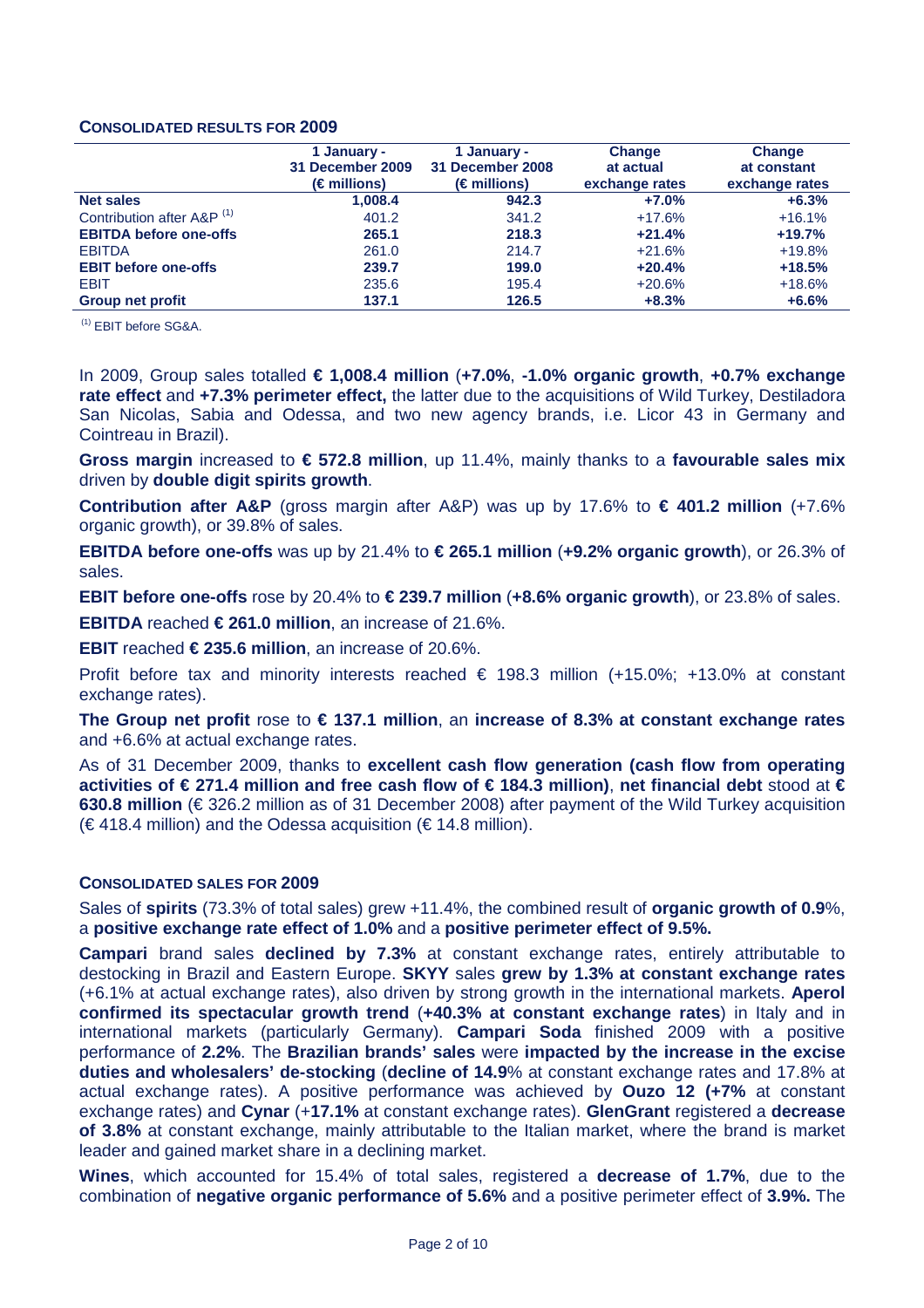segment's **negative performance** was driven **by Cinzano vermouth** (-**15.5%** at constant exchange rates) due to heavy de-stocking in Russia. **Cinzano sparkling wines grew (+2.5%** at constant exchange rates). **Riccadonna** was positive (**+3.2%** at constant exchange rates) thanks to good performance in the key Australian market. Among still wines, **Sella & Mosca** registered a decrease of 4.4% at constant exchange rates mainly due to a slow-down in consumption in the restaurants channel in Italy.

**Soft drinks** (9.9% of total sales) recorded **a negative variation of 2.6**%, mainly attributable to the weak performance of the soda range and mineral waters. **Crodino** was basically stable (-0.1%).

Looking at results **by region** in 2009, sales in the **Italian market** (38.5% of total Group sales) recorded an **increase of 0.2%**, thanks to organic growth (+0.8%), partly offset by a negative perimeter effect of 0.6%. Sales in **Europe**, excluding Italy, (23.0% of consolidated sales) **increased by 8.8%**, driven by a **positive organic performance of 4.5%**, with positive trading in Western European markets (in particular Germany and Austria) which compensated the decline in Eastern Europe, and a positive perimeter effect of 4.3%. The **Americas** (32.3% of total sales) posted a **negative organic variation of 7.2%**, partially offset by a positive exchange rate effect (+2.0%) and a positive perimeter effect (+14.9%) due to the acquisitions of Wild Turkey, Destiladora San Nicolas and Sabia. In the Americas, the **US market** registered an organic **decrease of 9.6%**, driven by destocking, offset by a positive exchange rate effect of 4.9% and positive perimeter effect of 16,8%. In **Brazil,** sales registered an **organic decrease of 13.6%**, a positive perimeter effect of 1.8% and a negative exchange rate effect of 2.9%. Sales in the **rest of the world** (including duty free sales), which accounted for 6.3% of total sales, **grew by 39.3%** overall, driven by a **positive perimeter effect** of **38.9**% and an **organic growth of 1.5%** and a positive exchange rate effect of **1.9%**.

### **CONCLUSION AND OUTLOOK 2010**

In 2009 Campari achieved **solid and satisfactory results**. The **positive consumption trend** in some key developed markets helped **alleviate the negative impact driven by the destocking activities** operated by distributors in other markets. The Group **significantly enhanced its commercial set up**, in terms of brand portfolio and distribution network. A **strong growth in the cash flow generation** allowed the Group to fund major acquisitions and carry out investments in new projects. These achievements led the company to propose a bonus share capital increase (which, **ceteris paribus, will amount to halving the current stock price**) and a **dividend increase**.

Looking forward to 2010 the Group is **confident of the positive development of the business, despite a relatively volatile environment.** Hence, this will allow **A&P spend to return back to a normalised trend**, as the Group expects accelerated competitive pressure in key markets. This year, moreover, we will benefit from the **full year effect of the consolidation of recent acquisitions in the Group's distribution network**. With regards to our key brand and geography combinations, the Group expects an **overall balanced situation in terms of risks and opportunities**.

### **OTHER RESOLUTIONS**

**Proposal for a bonus share capital increase.** The Board of Directors has voted to propose to the extraordinary and ordinary Shareholders' meeting convened for 30 April 2010 **a bonus share capital increase** with the issuance of 290,400,000 new shares with a par value of € 0.10 each. The new shares will be granted to current shareholders **in the proportion of one new share for each share owned**, converting for the purpose corresponding reserves into share capital.

The capital increase will be effected as soon as possible either on 10 May 2010 or otherwise on 17 May 2010, depending on inscription timings. The new shares' entitlement is effective 1 January 2009. Further to the bonus capital increase, the share capital shall be equal to  $\epsilon$  58.080.000 divided into 580,800,000 shares.

It should be noted that, **ceteris paribus, the execution of the bonus share capital increase will amount to halving the current stock price.** 

**Dividend**. The Board of Directors has voted to propose to the Shareholders' meeting a **full year dividend of € 0.06 (with an increase of 9.1% vs. the 2008 dividend of € 0.055 on a pro-forma basis) for each of the shares resulting from the bonus capital increase** with the exception of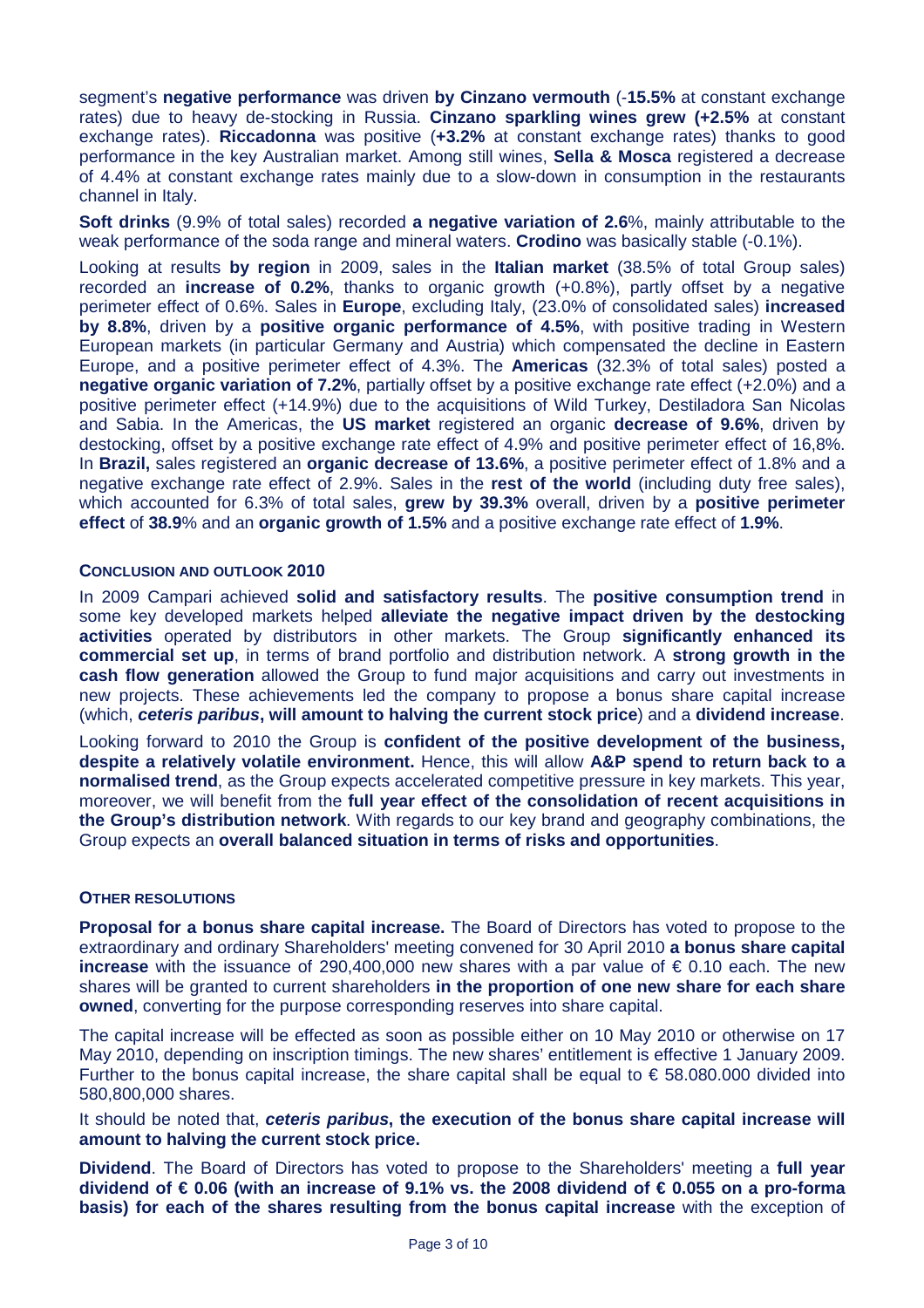own shares. Should the proposed bonus share capital increase not be approved by the Shareholders meeting, the proposed dividend would be of  $\epsilon$  0.12 per share (with an increase of 9.1% vs. the 2008 dividend of  $\epsilon$  0.11). The dividend will be paid on 27 May 2010 (after the execution of the bonus capital increase) with the prior detachment of coupon no. 7 on 24 May 2010.

**Auditors.** Upon proposal from the Board of Statutory Auditors, the Board of Directors has voted to propose to the Shareholders' meeting the engagement of the audit firm PricewaterhouseCoopers S.p.A. for the period 2010-2018, as the audit mandate of Reconta Ernst & Young S.p.A. has expired and cannot be renewed further.

**Own shares**. The Board of Directors has approved a resolution to be presented to the Shareholders' meeting authorising the purchase and/or sale of own shares, mainly to be used to service the stock option plans. The authorisation concerns the purchase and/or sale of shares, which, including existing own shares, shall not exceed a maximum of 10% of the share capital. The authorisation will remain valid until 30 June 2011. The unit price for the purchase and/or sale of own shares will not differ by more than 25% (whether upwards or downwards) from the weighted average price in the three stock market trading sessions prior to each transaction.

**Stock options**. The Board of Directors has approved a resolution to be presented to the Shareholders' meeting approving a stock option plan pursuant to Art. 114-bis of the Consolidated Law on Financial Intermediation and in accordance with the stock option master plan approved by the Board of Directors of 18 March 2009 and by the Shareholders' meeting of 30 April 2009. The company will in due course and pursuant to applicable law (Art. 84-bis, Consob Regulation no. 11971/99) disclose an information document regarding the new stock option plan.

**Statutory changes.** The Board of Directors has voted to propose to the Shareholders' meeting several changes in the bylaws of the Company reflecting the regulatory measures introduced by Legislative Decree no. 27/2010 transposing Directive 2007/36/EC. The Board has also voted to propose the renewal for a further period of five years of the authorisation to the Board of Directors to proceed to share capital increases, issue convertible bonds and other financial instruments.

The Manager in charge of preparing Davide Campari-Milano S.p.A.'s financial reports, Paolo Marchesini, certifies - pursuant to article 154 bis, paragraph 2 of the Legislative Decree 58/1998 (Consolidated Law on Financial intermediation) - that the accounting disclosures in this statement correspond to the accounting documents, ledgers and entries.

### **CONFERENCE CALL**

Please note that at **12.00 am (CET) today, Wednesday, 31 March 2009**, Campari's management will hold a conference call to present the Group's 2009 full year results to analysts, investors and media. To participate, please dial one of the following numbers:

- **from Italy: 02 8058 811**
- **from abroad: +44 203 147 47 96**

The **presentation slides** can be downloaded before the conference call from the main investor relations page on Gruppo Campari's website, at http://investors.camparigroup.com.

A **recording of the conference call** will be available from 1 April until 7 April 2010. To listen to it, please call the following number:

- **from Italy: 02 74951**
- **from abroad: +44 207 0980 726**

(access code: **740#**).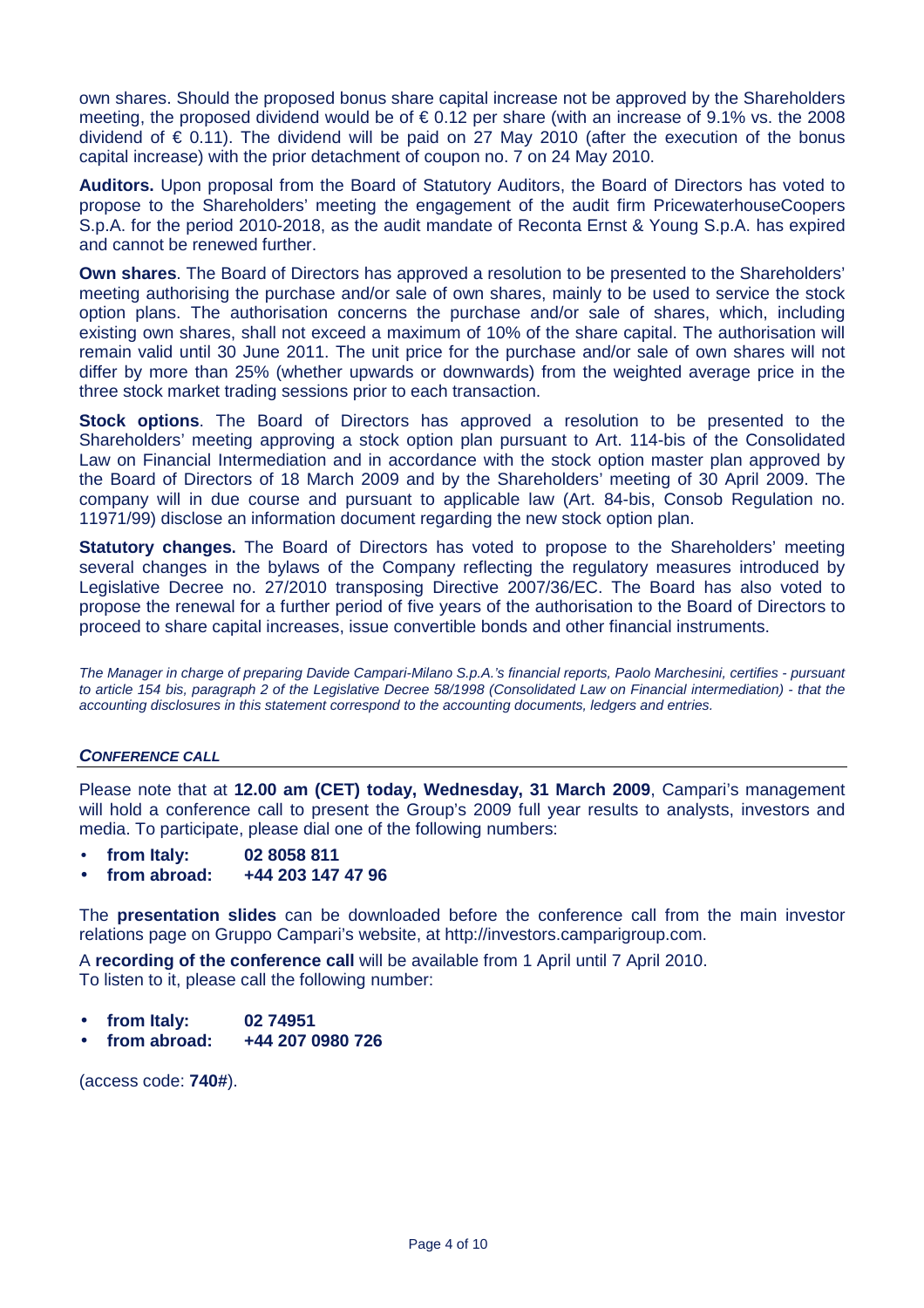### **FOR FURTHER INFORMATION**

**Investor enquiries: Media enquiries: Chiara Garavini Chiara Bressani** Tel.: +39 02 6225 330 Tel.: +39 02 6225 206

www.camparigroup.com Email: chiara.bressani@campari.com

**Alex Balestra CitySavvy**, Jana Sanchez Tel.: +44 20 7395 1000 Email: alex.balestra@campari.com Email: jana@citysavvy.com

http://www.camparigroup.com/en/investors/home.jsp

http://www.camparigroup.com/en/press\_media/image\_gallery/group\_images.jsp

#### **ABOUT GRUPPO CAMPARI**

**Gruppo Campari** is a major player in the global beverage sector, trading in over 190 nations around the world with a leading position in the Italian and Brazilian markets and a strong presence in the USA and Continental Europe. The Group has an extensive portfolio that spans three business segments: spirits, wines and soft drinks. In the spirits segment its internationally renowned brands, such as Campari, SKYY Vodka and Wild Turkey stand out. It also has leading regional brands including Aperol, Cabo Wabo, CampariSoda, Cynar, Glen Grant, Ouzo 12, X-Rated, Zedda Piras and the local Brazilian brands Dreher, Old Eight and Drury's. Its wine segment boasts the global brand Cinzano, as well as important regional brands including Liebfraumilch, Mondoro, Odessa, Riccadonna, Sella & Mosca and Teruzzi & Puthod. The soft drinks segment comprises the non-alcoholic aperitif Crodino and Lemonsoda as well as its respective line extension dominating the Italian market. The Group employs over 2,000 people. The shares of the parent company, Davide Campari-Milano S.p.A. (Reuters CPRI.MI - Bloomberg CPR IM), are listed on the Italian Stock Exchange. www.camparigroup.com

**- tables to follow -**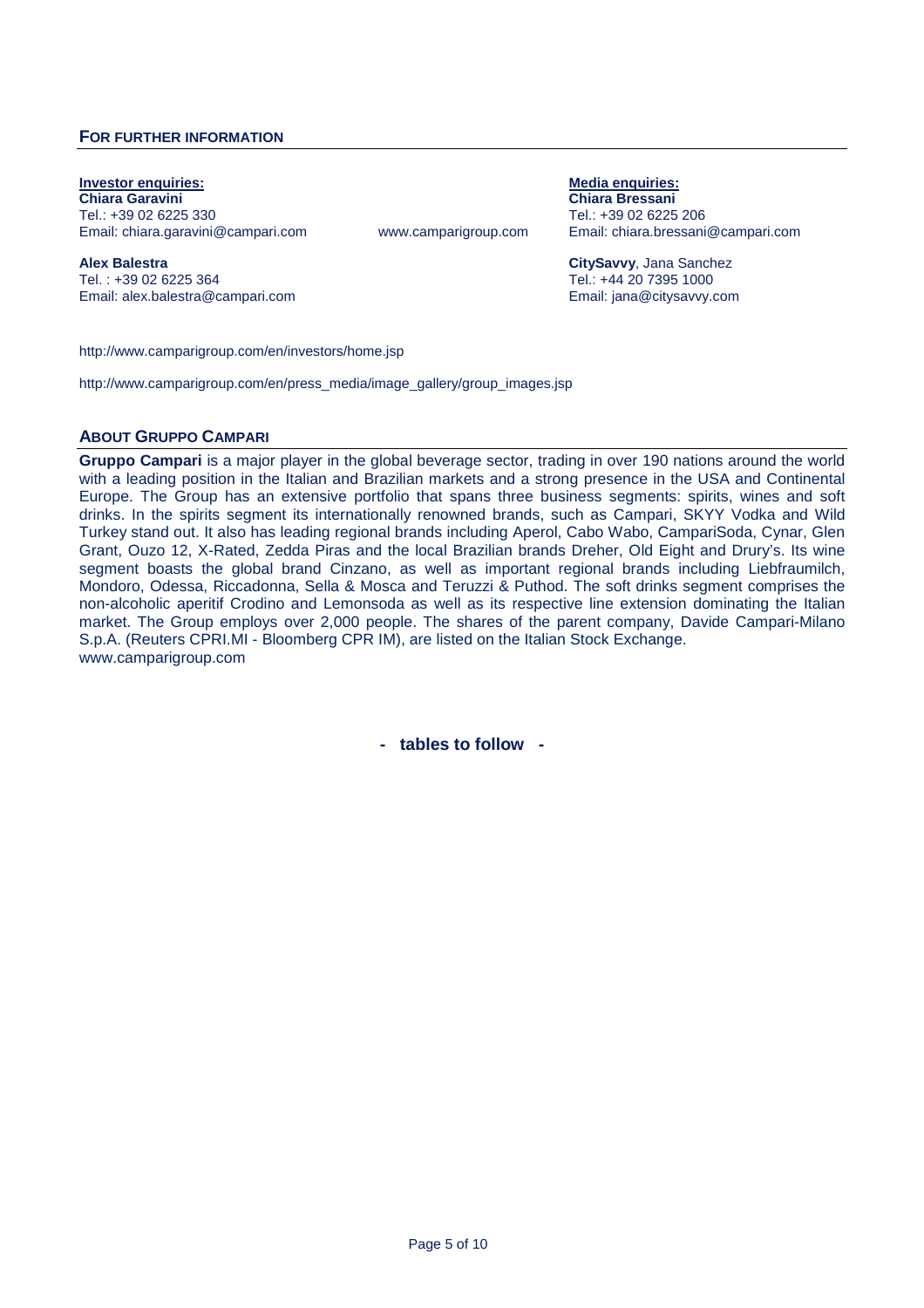## **GRUPPO CAMPARI**

## **Consolidated net revenues by geographic area**

|                   |                    | 1 January - 31 December 2009 |                    | 1 January - 31 December 2008 |            |
|-------------------|--------------------|------------------------------|--------------------|------------------------------|------------|
|                   | $\epsilon$ million | $\%$                         | $\epsilon$ million | $\%$                         | $%$ change |
| Italy             | 388.1              | 38.5%                        | 387.3              | 41.1%                        | 0.2%       |
| Europe            | 231.6              | 23.0%                        | 212.9              | 22.6%                        | 8.8%       |
| Americas          | 325.3              | 32.3%                        | 296.5              | 31.5%                        | 9.7%       |
| Rest of the world |                    |                              |                    |                              |            |
| and duty free     | 63.5               | 6.3%                         | 45.6               | 4.8%                         | 39.3%      |
| <b>Total</b>      | 1,008.4            | 100.0%                       | 942.3              | 100.0%                       | 7.0%       |

| Breakdown of % change           | Total % change | <b>Organic</b><br>growth | <b>External</b><br>growth | <b>Exchange rate</b><br>effect |
|---------------------------------|----------------|--------------------------|---------------------------|--------------------------------|
| Italy                           | 0.2%           | 0.8%                     | $-0.6%$                   | 0.0%                           |
| Europe                          | 8.8%           | 4.5%                     | 4.3%                      | 0.0%                           |
| Americas                        | 9.7%           | $-7.2\%$                 | 14.9%                     | 2.0%                           |
| Rest of the world and duty free | 39.3%          | $-1.5%$                  | 38.9%                     | 1.9%                           |
| <b>Total</b>                    | $7.0\%$        | $-1.0%$                  | 7.3%                      | 0.7%                           |

## **Consolidated net revenues by segment**

|                |                    | 1 January - 31 December 2009 |                    | 1 January - 31 December 2008 |          |  |
|----------------|--------------------|------------------------------|--------------------|------------------------------|----------|--|
|                | $\epsilon$ million | $\%$                         | $\epsilon$ million | %                            | % change |  |
| <b>Spirits</b> | 739.6              | 73.3%                        | 663.9              | 70.5%                        | 11.4%    |  |
| Wines          | 154.9              | 15.4%                        | 157.6              | 16.7%                        | $-1.7%$  |  |
| Soft drinks    | 100.3              | 9.9%                         | 103.0              | 10.9%                        | $-2.6%$  |  |
| Other revenues | 13.7               | 1.4%                         | 17.8               | 1.9%                         | $-23.1%$ |  |
| <b>Total</b>   | 1.008.4            | 100.0%                       | 942.3              | 100.0%                       | 7.0%     |  |

| Breakdown of % change | Total % change | <b>Organic</b><br>growth | <b>External</b><br>growth | <b>Exchange rate</b><br>effect |
|-----------------------|----------------|--------------------------|---------------------------|--------------------------------|
| <b>Spirits</b>        | 11.4%          | 0.9%                     | 9.5%                      | 1.0%                           |
| Wines                 | $-1.7%$        | $-5.6%$                  | 3.9%                      | $0.0\%$                        |
| Soft drinks           | $-2.6%$        | $-2.6%$                  | $0.0\%$                   | 0.0%                           |
| Other revenues        | $-23.1%$       | $-20.8%$                 | 0.0%                      | $-2.3%$                        |
| Total                 | 7.0%           | $-1.0%$                  | 7.3%                      | 0.7%                           |

## **Contribution after A&P by segment**

| <b>Contribution after A&amp;P</b> |                    | 1 January - 31 December 2008 |                    | 1 January - 31 December 2009 |          |  | <b>Change</b> |
|-----------------------------------|--------------------|------------------------------|--------------------|------------------------------|----------|--|---------------|
|                                   | $\epsilon$ million | $\%$                         | $\epsilon$ million | $\frac{9}{6}$                | $\%$     |  |               |
| <b>Spirits</b>                    | 330.9              | 82.5%                        | 266.5              | 78.1%                        | 24.2%    |  |               |
| Wines                             | 30.8               | $7.7\%$                      | 32.8               | 9.6%                         | $-6.1%$  |  |               |
| Soft drinks                       | 37.5               | 9.3%                         | 38.4               | 11.3%                        | $-2.5%$  |  |               |
| Other                             | 2.0                | 0.5%                         | 3.5                | 1.0%                         | $-43.4%$ |  |               |
| <b>Total</b>                      | 401.2              | 100.0%                       | 341.2              | 100.0%                       | 17.6%    |  |               |

| Breakdown of % change | Total % change | <b>Organic</b><br>growth | <b>External</b><br>growth | <b>Exchange rate</b><br>effect |
|-----------------------|----------------|--------------------------|---------------------------|--------------------------------|
|                       |                |                          |                           |                                |
| <b>Spirits</b>        | 24.2%          | 11.6%                    | 10.8%                     | 1.8%                           |
| <b>Wines</b>          | $-6.1%$        | $-6.9%$                  | 0.9%                      | 0.0%                           |
| Soft drinks           | $-2.5%$        | $-2.5%$                  | ٠                         |                                |
| Other revenues        | $-43.4%$       | $-47.4%$                 | ٠                         | 4.0%                           |
| Total                 | 17.6%          | 7.6%                     | 8.5%                      | 1.4%                           |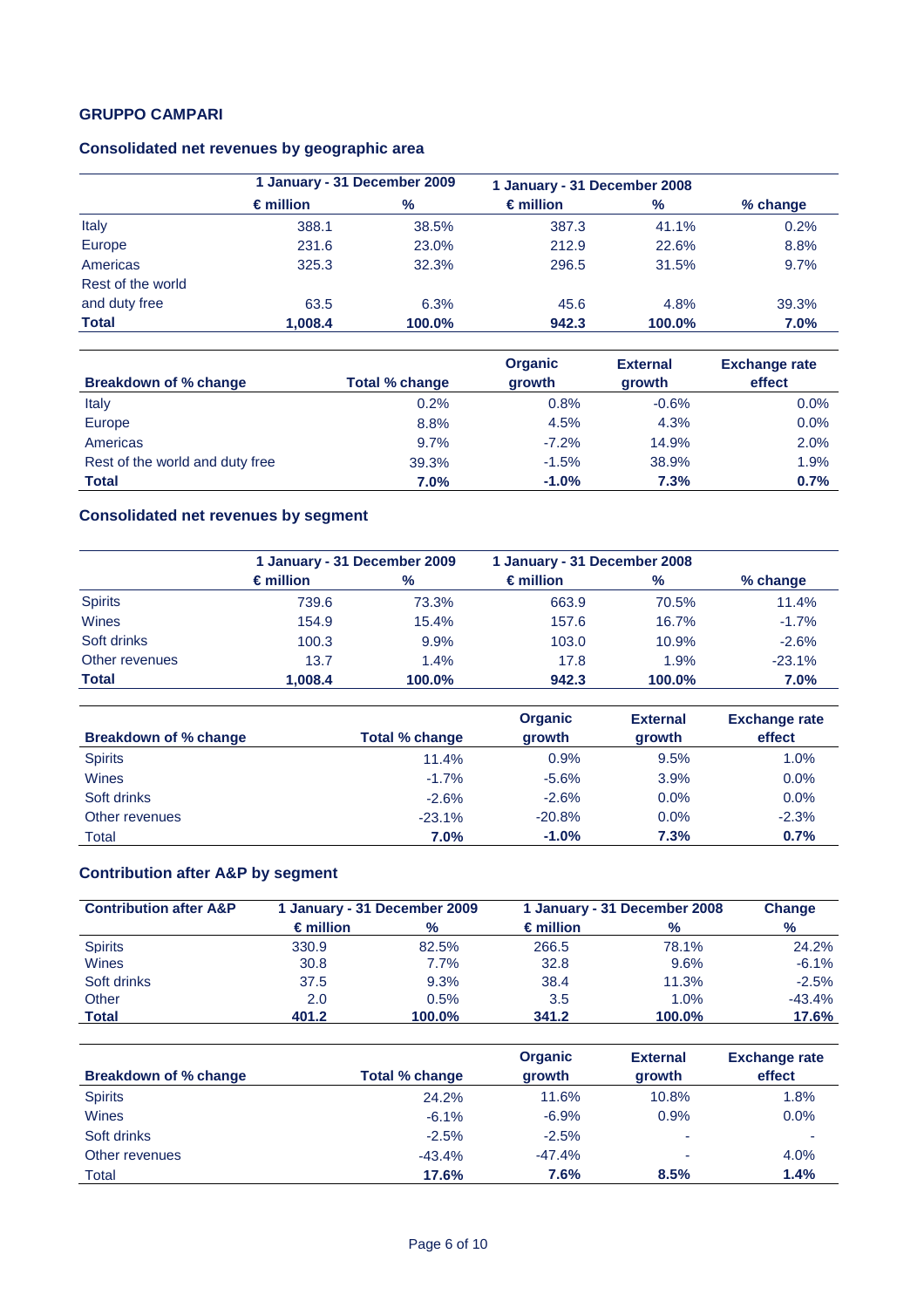### **Consolidated income statement**

|                                         |                    | 1 January - 31 December<br>1 January - 31 December<br>2009<br>2008 |                    | <b>Change</b> |         |
|-----------------------------------------|--------------------|--------------------------------------------------------------------|--------------------|---------------|---------|
|                                         | $\epsilon$ million | %                                                                  | $\epsilon$ million | %             | %       |
| Net sales $(1)$                         | 1,008.4            | 100.0%                                                             | 942.3              | 100.0%        | 7.0%    |
| Total cost of goods sold <sup>(2)</sup> | (435.6)            | $-43.2%$                                                           | (428.2)            | $-45.4%$      | 1.7%    |
| <b>Gross margin</b>                     | 572.8              | 56.8%                                                              | 514.1              | 54.6%         | 11.4%   |
| Advertising and promotion               | (171.6)            | $-17.0%$                                                           | (172.9)            | $-18.3%$      | $-0.7%$ |
| <b>Contribution after A&amp;P</b>       | 401.2              | 39.8%                                                              | 341.2              | 36.2%         | 17.6%   |
| SG&A <sup>(3)</sup>                     | (161.4)            | $-16.0%$                                                           | (142.2)            | $-15.1%$      | 13.5%   |
| <b>EBIT before one-off's</b>            | 239.7              | 23.8%                                                              | 199.0              | 21.1%         | 20.4%   |
| One off's                               | (4.1)              | $-0.4%$                                                            | (3.6)              | $-0.4%$       |         |
| <b>Operating profit = EBIT</b>          | 235.6              | 23.4%                                                              | 195.4              | 20.7%         | 20.6%   |
| Net financial income (expenses)         | (28.9)             | $-2.9%$                                                            | (18.9)             | $-2.0%$       | 52.9%   |
| One off's financial expenses            | (7.7)              | $-0.8%$                                                            | (3.3)              | $-0.4%$       |         |
| Income from associates                  | (0.8)              | $-0.1%$                                                            | 0.2                | 0.0%          |         |
| Put option costs                        | 0.0                | 0.0%                                                               | (1.0)              | $-0.1%$       |         |
| <b>Profit before taxes</b>              |                    |                                                                    |                    |               |         |
| and minority interests                  | 198.3              | 19.7%                                                              | 172.4              | 18.3%         | 15.0%   |
| <b>Taxes</b>                            | (60.8)             | $-6.0%$                                                            | (45.7)             | $-4.8%$       | 33.1%   |
| <b>Net profit</b>                       | 137.5              | 13.6%                                                              | 126.7              | 13.5%         | 8.5%    |
| <b>Minority interests</b>               | (0.4)              | $-0.0%$                                                            | (0.2)              | $-0.0%$       |         |
| <b>Group net profit</b>                 | 137.1              | 13.6%                                                              | 126.5              | 13.4%         | 8.3%    |
| Depreciation and amortisation           | (25.4)             | $-2.5%$                                                            | (19.3)             | $-2.0%$       | 31.6%   |
| <b>EBITDA before one-off's</b>          | 265.1              | 26.3%                                                              | 218.3              | 23.2%         | 21.4%   |
| <b>EBITDA</b>                           | 261.0              | 25.9%                                                              | 214.7              | 22.8%         | 21.6%   |

(1) Net of discounts and excise duties.

(2) Includes cost of materials, production and logistics costs.

(3) Includes selling, general and administrative costs.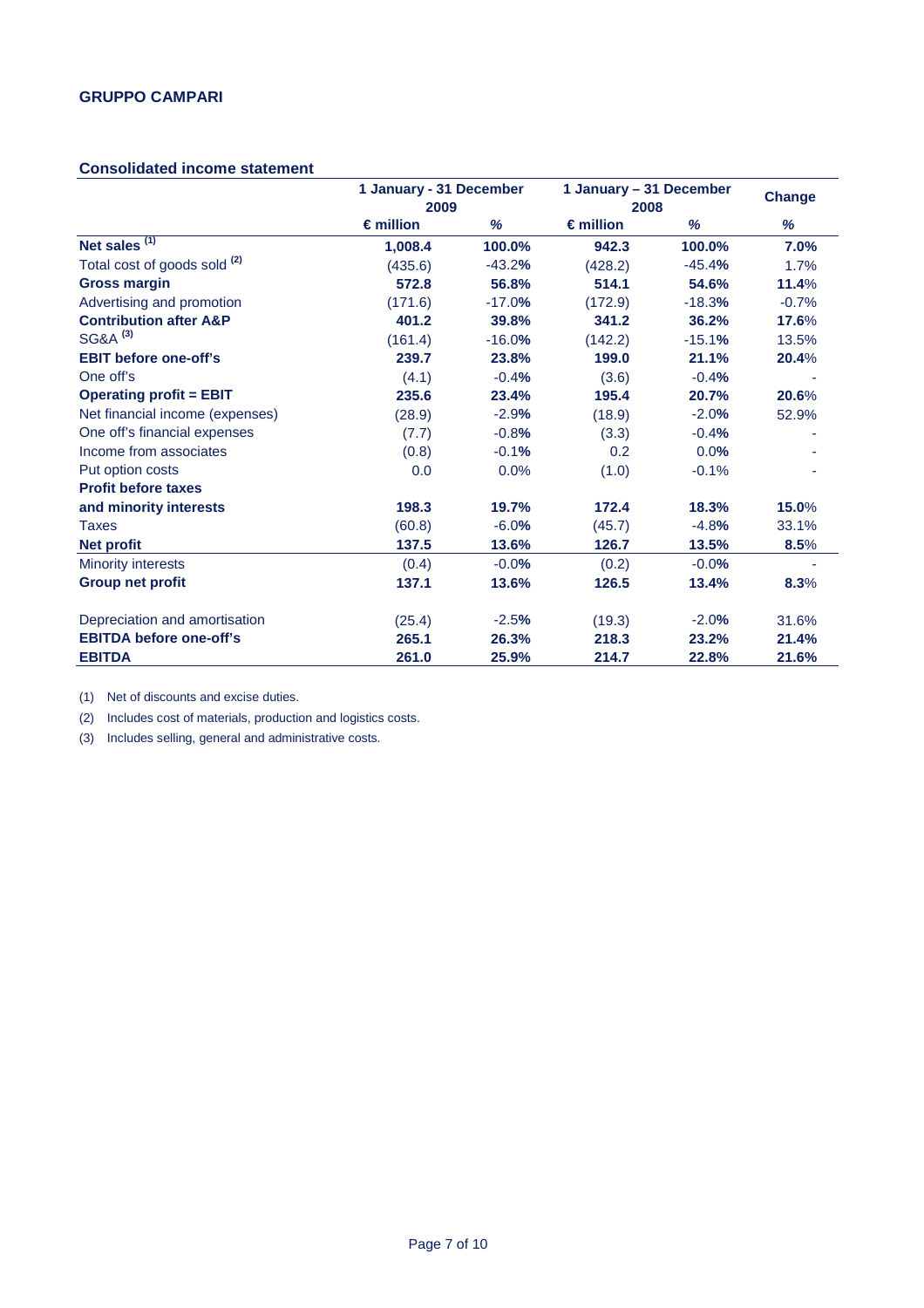## **GRUPPO CAMPARI**

### **Consolidated balance sheet**

|                                             | 31 December 2009<br>$\epsilon$ million | 31 December 2008<br>$\epsilon$ million |
|---------------------------------------------|----------------------------------------|----------------------------------------|
| <b>ASSETS</b>                               |                                        |                                        |
| <b>Non-current assets</b>                   |                                        |                                        |
| Net tangible fixed assets                   | 284.0                                  | 180.0                                  |
| <b>Biological assets</b>                    | 18.5                                   | 18.0                                   |
| Property                                    | 0.7                                    | 0.7                                    |
| Goodwill and trademarks                     | 1,199.4                                | 919.9                                  |
| Intangible assets                           | 5.5                                    | 5.1                                    |
| Interests in associates                     | 0.7                                    | 1.1                                    |
| Pre-paid taxes                              | 28.1                                   | 14.4                                   |
| Other non-current assets                    | 162.3                                  | 7.5                                    |
| <b>Total non-current assets</b>             | 1,699.1                                | 1,146.7                                |
| <b>Current assets</b>                       |                                        |                                        |
| Inventories                                 | 271.4                                  | 165.6                                  |
| Trade receivables                           | 236.2                                  | 271.6                                  |
| <b>Financial receivables</b>                | 6.7                                    | 4.1                                    |
| Cash and cash equivalents                   | 129.6                                  | 172.6                                  |
| Other receivables                           | 24.3                                   | 32.4                                   |
| <b>Total current assets</b>                 | 668.2                                  | 646.3                                  |
| Non-current assets for sale                 | 11.1                                   | 12.7                                   |
| <b>Total assets</b>                         | 2,378.4                                | 1,805.6                                |
| <b>LIABILITIES AND SHAREHOLDERS' EQUITY</b> |                                        |                                        |
| <b>Shareholders' equity</b>                 |                                        |                                        |
| Share capital                               | 29.0                                   | 29.0                                   |
| <b>Reserves</b>                             | 1,014.4                                | 923.8                                  |
| Group's shareholders' equity                | 1,043.5                                | 952.9                                  |
| <b>Minority interests</b>                   | 2.5                                    | 2.1                                    |
| <b>Total shareholders' equity</b>           | 1,046.0                                | 955.0                                  |
| <b>Non-current liabilities</b>              |                                        |                                        |
| <b>Bonds</b>                                | 806.4                                  | 316.9                                  |
| Other non-current financial payables        | 77.7                                   | 56.7                                   |
| Staff severance funds                       | 9.8                                    | 10.7                                   |
| <b>Risks funds</b>                          | 10.7                                   | 9.0                                    |
| Deferred tax                                | 87.9                                   | 72.4                                   |
| <b>Total non-current liabilities</b>        | 992.5                                  | 465.6                                  |
| <b>Current liabilities</b>                  |                                        |                                        |
| <b>Banks loan</b>                           | 17.3                                   | 107.5                                  |
| Other financial payables                    | 25.1                                   | 25.8                                   |
| Trade payables                              | 179.1                                  | 151.7                                  |
| Payables for taxes                          | 75.8                                   | 59.3                                   |
| Other current liabilities                   | 42.7                                   | 40.7                                   |
| <b>Total current liabilities</b>            | 339.9                                  | 385.0                                  |
| Total liabilities and shareholders' equity  | 2,378.4                                | 1,805.6                                |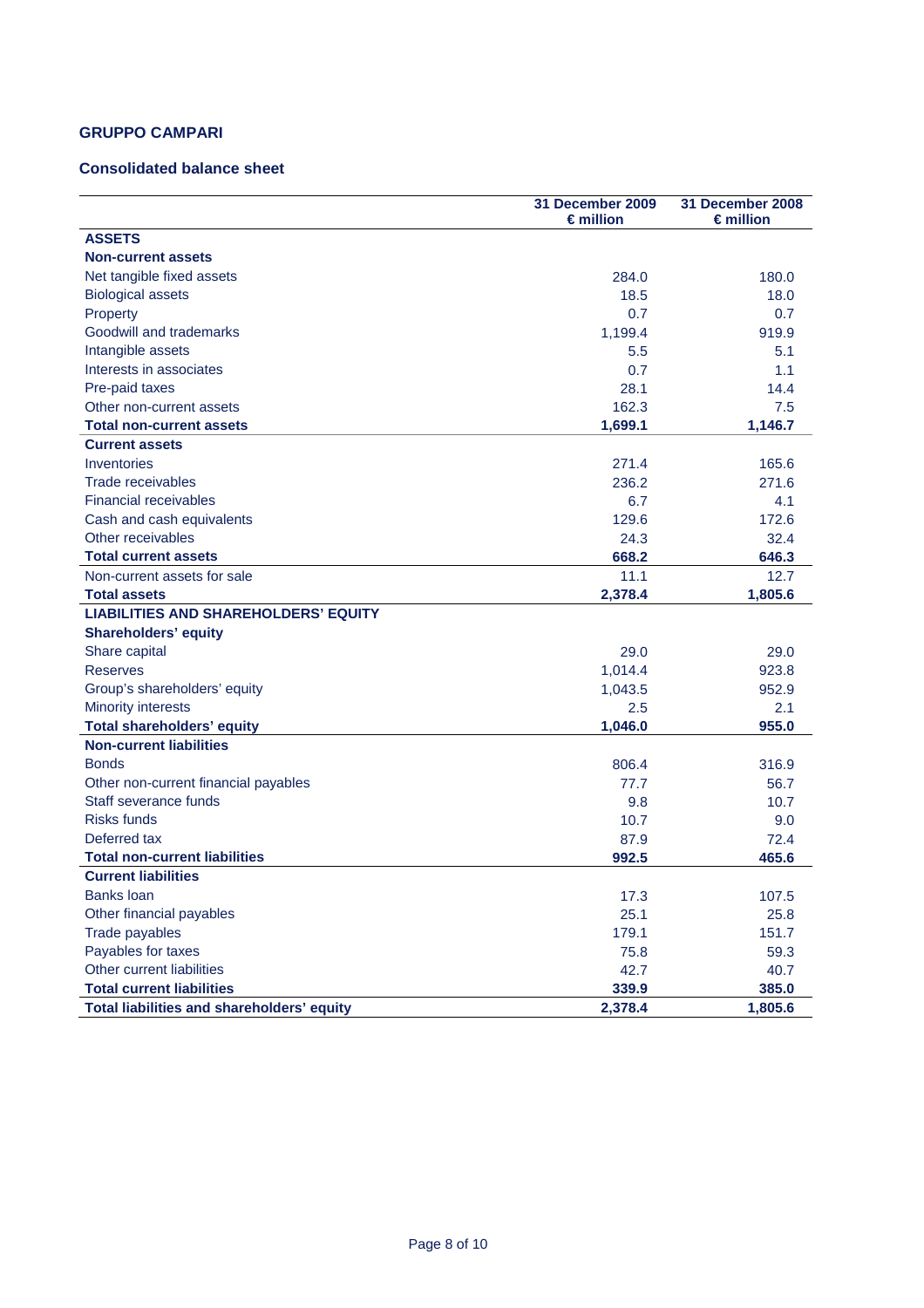### **GRUPPO CAMPARI**

### **Consolidated cash flow statement**

|                                                                                                                   | 31 December 2009<br>$\epsilon$ million | 31 December 2008<br>$\epsilon$ million |
|-------------------------------------------------------------------------------------------------------------------|----------------------------------------|----------------------------------------|
| <b>EBIT</b>                                                                                                       | 235.6                                  | 195.4                                  |
| Amortisation and depreciation                                                                                     | 25.4                                   | 19.3                                   |
| Other changes in non-cash items                                                                                   | (1.2)                                  | (10.8)                                 |
| Change in non financial assets and payables                                                                       | 8.2                                    | 6.6                                    |
| Taxes on income paid                                                                                              | (43.0)                                 | (38.2)                                 |
| <b>Cash flow from operating activities</b>                                                                        |                                        |                                        |
| before change in operating working capital                                                                        | 224.9                                  | 172.4                                  |
| Net change in operating working capital                                                                           | 46.5                                   | (0.9)                                  |
| <b>Cash flow from operating activities</b>                                                                        | 271.4                                  | 171.5                                  |
| Net interest paid                                                                                                 | (32.3)                                 | (15.9)                                 |
| <b>Cash flow from investing activities</b>                                                                        | (54.8)                                 | (32.6)                                 |
| <b>Free cash flow</b>                                                                                             | 184.3                                  | 123.0                                  |
| <b>Acquisitions</b>                                                                                               | (441.1)                                | (86.6)                                 |
| Other changes                                                                                                     | (7.0)                                  | (5.9)                                  |
| Dividends paid                                                                                                    | (31.7)                                 | (31.8)                                 |
| <b>Cash flow from other activities</b>                                                                            | (479.8)                                | (124.3)                                |
| Exchange rate differences and other movements<br>Net increase (decrease) in net financial position as a result of | (18.7)                                 | (10.3)                                 |
| operating activities                                                                                              | (314.2)                                | (11.6)                                 |
| Future exercise for put options and payment of earn outs                                                          | 9.6                                    | (26.6)                                 |
| Net increase (decrease) in net financial position                                                                 | (304.6)                                | (38.1)                                 |
| Net financial position at start of period                                                                         | (326.2)                                | (288.1)                                |
| Net financial position at end of period                                                                           | (630.8)                                | (326.2)                                |